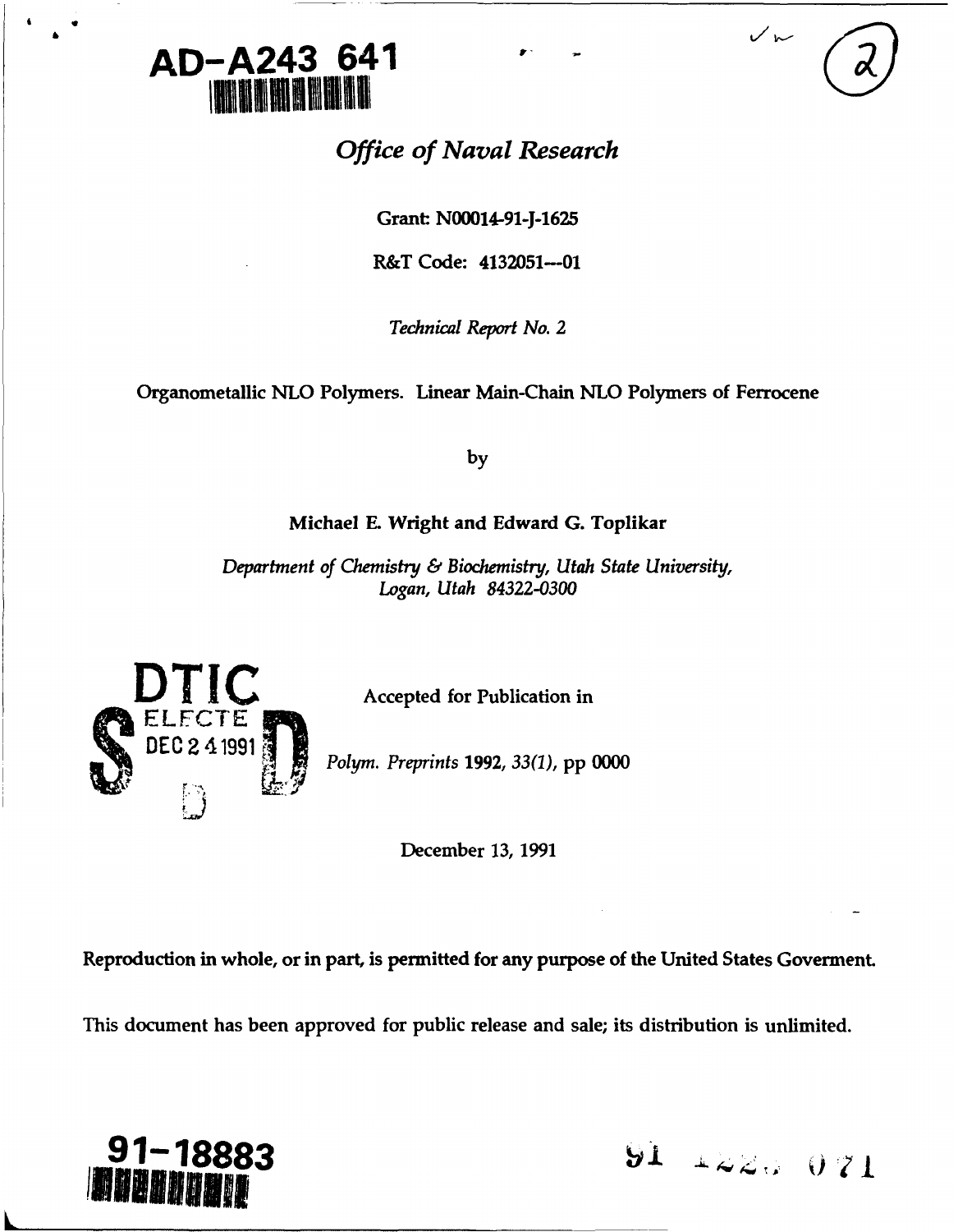SECURITY **CLASSIFICATION** OF **THIS PAGE**

 $\mathbf{A}^{\dagger}$ 

 $\sim 10$ 

| <b>REPORT DOCUMENTATION PAGE</b>                                                                                                                                                                                                                                                                                                          |                                                                                                                                              |                                                                        |                                                                                  | <b>Form Approved</b><br>OMB No. 0704-0188 |              |  |
|-------------------------------------------------------------------------------------------------------------------------------------------------------------------------------------------------------------------------------------------------------------------------------------------------------------------------------------------|----------------------------------------------------------------------------------------------------------------------------------------------|------------------------------------------------------------------------|----------------------------------------------------------------------------------|-------------------------------------------|--------------|--|
| 18. REPORT SECURITY CLASSIFICATION Unclassified                                                                                                                                                                                                                                                                                           |                                                                                                                                              | <b>1b. RESTRICTIVE MARKINGS</b>                                        |                                                                                  |                                           |              |  |
| <b>2a. SECURITY CLASSIFICATION AUTHORITY</b>                                                                                                                                                                                                                                                                                              |                                                                                                                                              | 3. DISTRIBUTION/AVAILABILITY OF REPORT<br>Approved for public release: |                                                                                  |                                           |              |  |
| 2b. DECLASSIFICATION/DOWNGRADING SCHEDULE                                                                                                                                                                                                                                                                                                 |                                                                                                                                              | distribution unlimited                                                 |                                                                                  |                                           |              |  |
| 4. PERFORMING ORGANIZATION REPORT NUMBER(S)                                                                                                                                                                                                                                                                                               |                                                                                                                                              | 5. MONITORING ORGANIZATION REPORT NUMBER(S)                            |                                                                                  |                                           |              |  |
| <b>6a. NAME OF PERFORMING ORGANIZATION</b><br><b>Utah State University</b>                                                                                                                                                                                                                                                                | <b>6b. OFFICE SYMBOL</b><br>(If applicable)                                                                                                  | <b>7a. NAME OF MONITORING ORGANIZATION</b>                             |                                                                                  |                                           |              |  |
| 6c. ADDRESS (City, State, and ZIP Code)                                                                                                                                                                                                                                                                                                   |                                                                                                                                              | 7b. ADDRESS (City, State, and ZIP Code)                                |                                                                                  |                                           |              |  |
| Chemistry and Biochemistry Dept.<br>Logan, UT 84322-0300                                                                                                                                                                                                                                                                                  |                                                                                                                                              |                                                                        |                                                                                  |                                           |              |  |
| <b>Ba. NAME OF FUNDING / SPONSORING</b><br><b>ORGANIZATION</b>                                                                                                                                                                                                                                                                            | 8b. OFFICE SYMBOL<br>(If applicable)                                                                                                         | 9 PROCUREMENT INSTRUMENT IDENTIFICATION NUMBER                         |                                                                                  |                                           |              |  |
| <b>Office of Naval Research</b><br><b>8c. ADDRESS (City, State, and ZIP Code)</b>                                                                                                                                                                                                                                                         |                                                                                                                                              | 10 SOURCE OF FUNDING NUMBERS                                           |                                                                                  |                                           |              |  |
| 800 N Quincy St.                                                                                                                                                                                                                                                                                                                          |                                                                                                                                              | PROGRAM<br>PROJECT<br><b>TASK</b><br>WORK UNIT                         |                                                                                  |                                           |              |  |
| Arlington, VA 22217-5000                                                                                                                                                                                                                                                                                                                  |                                                                                                                                              | ELEMENT NO<br>N00014-91                                                | NO.<br>$J-1625$                                                                  | NO.<br>4132051                            | ACCESSION NO |  |
| 11. TITLE (Include Security Classification)<br>Technical Report #2: "Organometallic NLO Polymers. Linear Main-                                                                                                                                                                                                                            |                                                                                                                                              |                                                                        |                                                                                  |                                           |              |  |
| Chain NLO Polymers of Ferrocene"                                                                                                                                                                                                                                                                                                          |                                                                                                                                              |                                                                        |                                                                                  |                                           |              |  |
| 12. PERSONAL AUTHOR(S)<br>Michael E. Wright and Edward G. Toplikar                                                                                                                                                                                                                                                                        |                                                                                                                                              |                                                                        |                                                                                  |                                           |              |  |
| 13a. TYPE OF REPORT<br>Preprint                                                                                                                                                                                                                                                                                                           | 13b. TIME COVERED<br>14. DATE OF REPORT (Year, Month, Day)<br><b>IS PAGE COUNT</b><br>FROM 4/15/91 TO4/15/92<br>Dec. 13, 1991                |                                                                        |                                                                                  |                                           |              |  |
| 16 SUPPLEMENTARY NOTATION                                                                                                                                                                                                                                                                                                                 |                                                                                                                                              |                                                                        |                                                                                  |                                           |              |  |
| Polym. Preprints 1992, 33(1), pp 0000                                                                                                                                                                                                                                                                                                     |                                                                                                                                              |                                                                        |                                                                                  |                                           |              |  |
| <b>COSATI CODES</b><br>17                                                                                                                                                                                                                                                                                                                 |                                                                                                                                              |                                                                        | 18 SUBJECT TERMS (Continue on reverse if necessary and identify by block number) |                                           |              |  |
| <b>SUB-GROUP</b><br><b>FIELD</b><br>GROUP                                                                                                                                                                                                                                                                                                 | Polymers, Ferrocene, Nonlinear optical materials, Second harmonic<br>generation, Single-crystal, X-ray diffraction, polyesters, condensation |                                                                        |                                                                                  |                                           |              |  |
|                                                                                                                                                                                                                                                                                                                                           |                                                                                                                                              | polymers, Knoevenagel condensation.                                    |                                                                                  |                                           |              |  |
| 19. ABSTRACT (Continue on reverse if necessary and identify by block number)                                                                                                                                                                                                                                                              |                                                                                                                                              |                                                                        |                                                                                  |                                           |              |  |
| Bis(functionalized) ferrocene NLO-phore monomers were prepared. Several ferrocene NLO-<br>phores were characterized by single-crystal molecular structures. The new ferrocene monomers<br>were successfully polymerized using a Knoevenagel polycondensation technique. The polymers<br>were characterized by spectroscopic and GPC data. |                                                                                                                                              |                                                                        |                                                                                  |                                           |              |  |
|                                                                                                                                                                                                                                                                                                                                           |                                                                                                                                              |                                                                        |                                                                                  |                                           |              |  |
| 20 DISTRIBUTION / AVAILABILITY OF ABSTRACT<br>WUNCLASSIFIED/UNLIMITED <b>CO</b> SAME AS RPT                                                                                                                                                                                                                                               | Unclassified                                                                                                                                 | 21 ABSTRACT SECURITY CLASSIFICATION                                    |                                                                                  |                                           |              |  |
| 22a NAME OF RESPONSIBLE INDIVIDUAL                                                                                                                                                                                                                                                                                                        | 22b TELEPHONE (Include Area Code) 22c OFFICE SYMBOL                                                                                          |                                                                        |                                                                                  |                                           |              |  |
| Dr. Kenneth J. Wynne<br>$(703)$ 696-4409                                                                                                                                                                                                                                                                                                  |                                                                                                                                              |                                                                        |                                                                                  |                                           |              |  |
| DD Form 1473, JUN 86<br>SECURITY CLASSIFICATION OF THIS PAGE<br>Previous editions are obsolete                                                                                                                                                                                                                                            |                                                                                                                                              |                                                                        |                                                                                  |                                           |              |  |

S/N 0102-LF-014-6603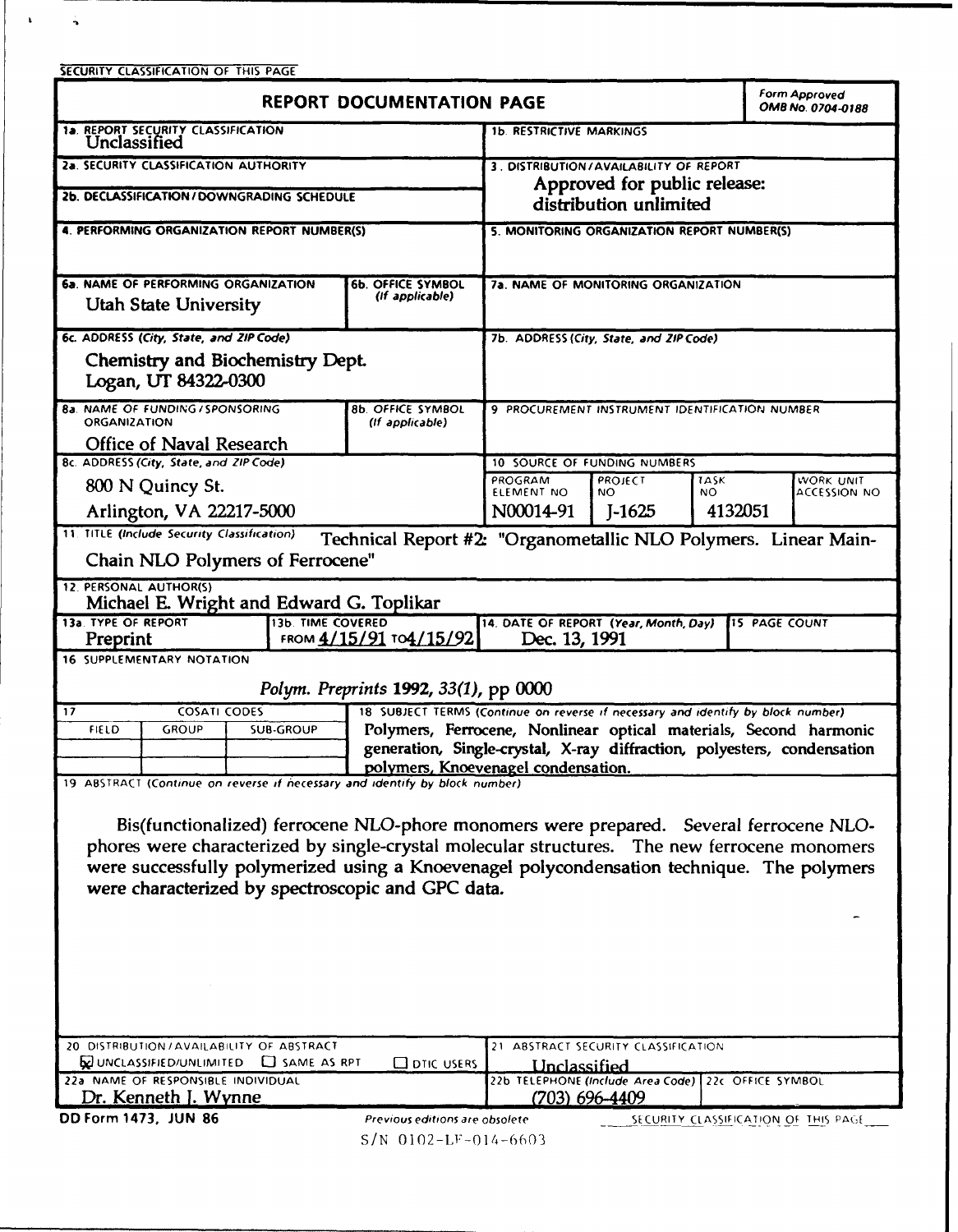the beginning of organometallic chemistry.<sup>1</sup> The ferrocene unit all. **Removal of the dimethyl-terf-butylsilyl** protecting group<br>has proved itself to be a versatile building block with excellent using tetrabutylammonium fl has proved itself to be a versatile building block with excellent thermal and photochemical stability.<sup>2</sup> Polymeric materials which contain organometallic moieties have become a well thermal and photochemical stability.<sup>2</sup> Dolymeric materials serves as a pivotal intermediate in our synthetic strategy<br>which contain organometallic moleties have become a well **interpretent of 4 with ethyl cyanoacetate in** developed and mature subdiscipline of polymer chemistry.3 potassium carbonate affords monomer **5** in high yield. developed and mature subdiscipline of polymer chemistry.<sup>3</sup> potassium carbonate affords monomer 5 in high yield.<br>The ferrocene unit has been incorporated into polymers as a Coupling of 4 with cyanoacetic acid using<br>pendant



A very recent use of ferrocene complexes has appeared area of nonlinear optical (NLO) materials.<sup>6</sup> Based on in the area of nonlinear optical (NLO) materials.<sup>6</sup> both theorey' and experimental<sup>s</sup> data, ferrocene compounds  $\overline{\text{C}}$ <sub>SnBu2</sub> 3. n-BuLI, later DMF combined with excellent thermal and photochemical stability **3** CHO make ferrocene systems a top organometallic candidate for use **2** in **NLO** materials.' Our research program has recently demonstrated that a ferrocene complex bound to poly(methyl **NSU4** F methacrylate) copolymer can be successfully aligned and exhibit  $\mathbf{p}_0 = \mathbf{p}_1 + \mathbf{p}_2$  (CH<sub>2</sub>)<sub>6</sub>- OH

We describe herein the synthesis of several novel<br>ferrocene monomers and their utilization in the preparation of

Crystallographic Study of Ferrocene NLO-phores<br>Treatment of ferrocenecarboxaldehyde with active methylene 40℃ compounds results in high yields of the condensation product 1



Four ferrocene NLO-phores have been characterized **by ORGANOMETALLIC NLO** POLYMERS. LINEAR **MAIN-** single-crystal molecular structure determinations. Several **CHAIN NLO POLYMERS OF FERROCENE** structural features are worth noting. In all the systems we have prepared to date the cyano group is found in a Zrelationship **to** the ferrocenyl moiety. The coplanarity of the Michael **E.** Wright\* and Edward **G.** Toplikar system appears related to the electronic nature of the substituents on the vinyl group. Notably, the p-bromophenyl *Deprtment of Chemistry & Biochemistry,* **group** n **id is** rotated considerably out plane from the **x-***Department of Chemistry & Biochemistry,* **b 10 10 system; whereas, it can be seen that the 4-pyridyl in 1c is** *Utah State University, Logan, Utah 84322-0300* **<b>system; whereas, it can be seen that the 4-pyridyl in 1c nearly** coplanar with the x-system.

Monomer *Synthesis.* Through chemistry developed in Introducion **Introducion** our laboratory we can prepare complex 2 starting from readily available materials. Compound 2 is smoothly 0-alkylated and The discovery of ferrocene over four decades ago marked then treated with *n*-BuLi and DMF to afford complex 3 (Scheme<br>climates of organometallic chamietry<sup>1</sup> The ferrocene unit 1). Removal of the dimethyl-tert-butylsilyl endant group<sup>4</sup> and also as part of the polymer backbone.<sup>5</sup> dicyclohexylcarbodiimide (DCC) affords the AB monomer **6**<br>Monomer **6** is found to be very base sensitive and rapidly undergoes an intramolecular Knoevenagel condensation **which** makes purification procedures extremely difficult.

### *-- O <Scheme 1*